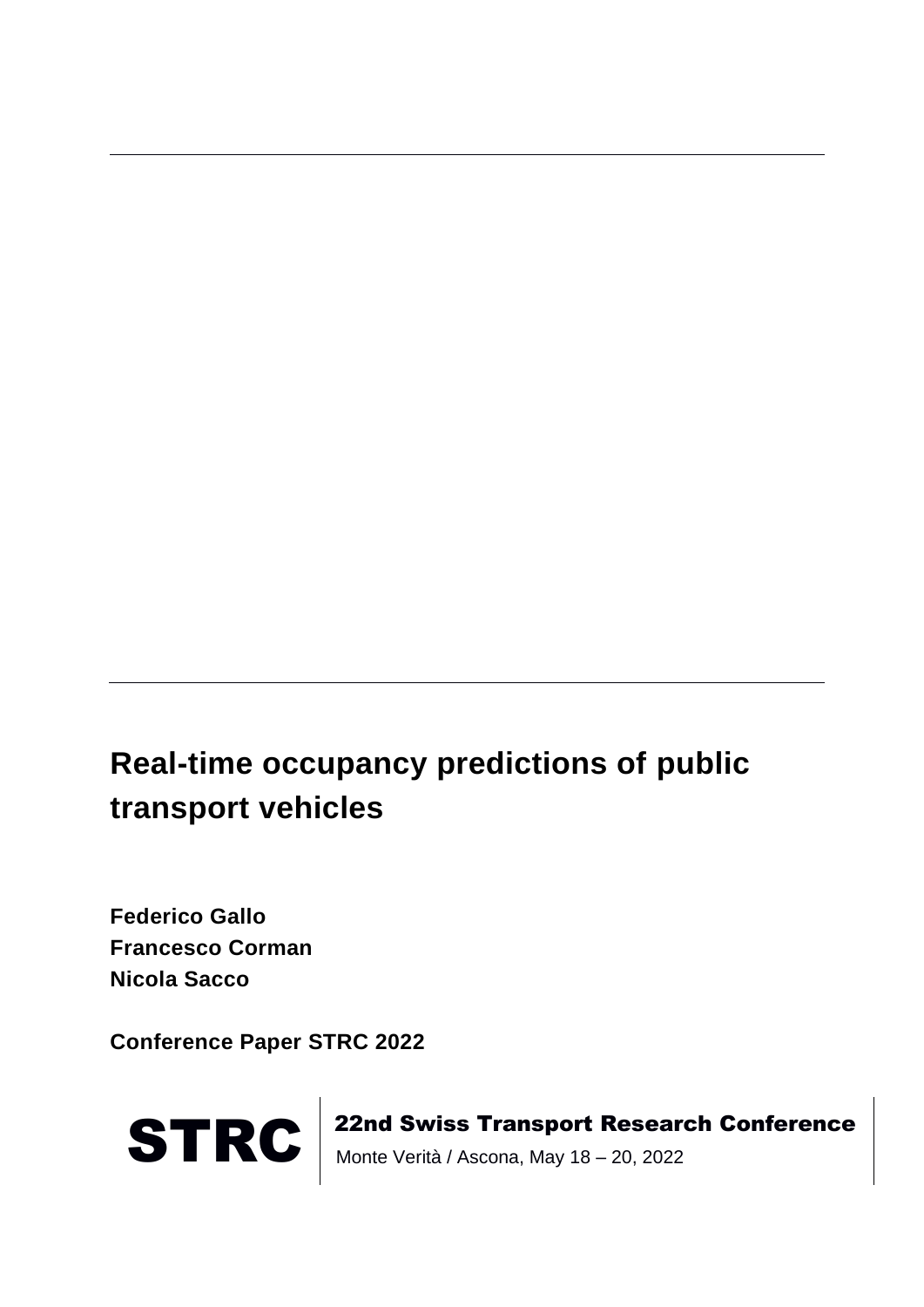# **Real-time occupancy predictions of public transport vehicles**

| Federico Gallo, Francesco Corman                                        | Federico Gallo, Nicola Sacco                                                                                  |
|-------------------------------------------------------------------------|---------------------------------------------------------------------------------------------------------------|
| Institute for transport planning and systems<br>ETH Zurich, Switzerland | Department of Mechanical, Energy, Management<br>and Transportation Engineering<br>University of Genova, Italy |
| E: fgallo@ethz.ch<br>francesco.corman@ivt.baug.ethz.ch                  | E: nicola.sacco@unige.it                                                                                      |

May 2022

#### **Abstract**

In this paper we address the problem of predicting the crowding of urban public transport vehicles with a network-wide approach where more transit lines and their features are jointly considered. In particular, the aim is to investigate whether the real-time availability of the onboard passenger countings can help to improve the quality of the short-term predictions made for the sections in advance, with respect to the predictions made only with historical data and current delays. To do so, a dataset related to the Zurich public transport network is considered, with a wide range of features including historical passenger countings, scheduled and real departure times, weather, scheduled and real connections and overlappings with other lines, day typology and holidays. We then add to this dataset features regarding the occupancy levels observed at the previous stops, which are then used in the performed experiments. To handle the large dimension of the dataset, predictions are made using an efficient gradient-boosted decision tree algorithm called LightGBM.

Results show that real-time occupancies can help to make more accurate predictions up to 8/9 stops in advance, even if a dependency on the stop position is observed. Results also show a negative effect of the most central stops, in particular the ones coinciding with important transfer points, on making predictions with data related to the sections located previously such stops. Moreover, the performed experiments can help understanding better the role some stops have in the public transport network.

### **Keywords**

Public Transport, Occupancy Level Prediction, Machine Learning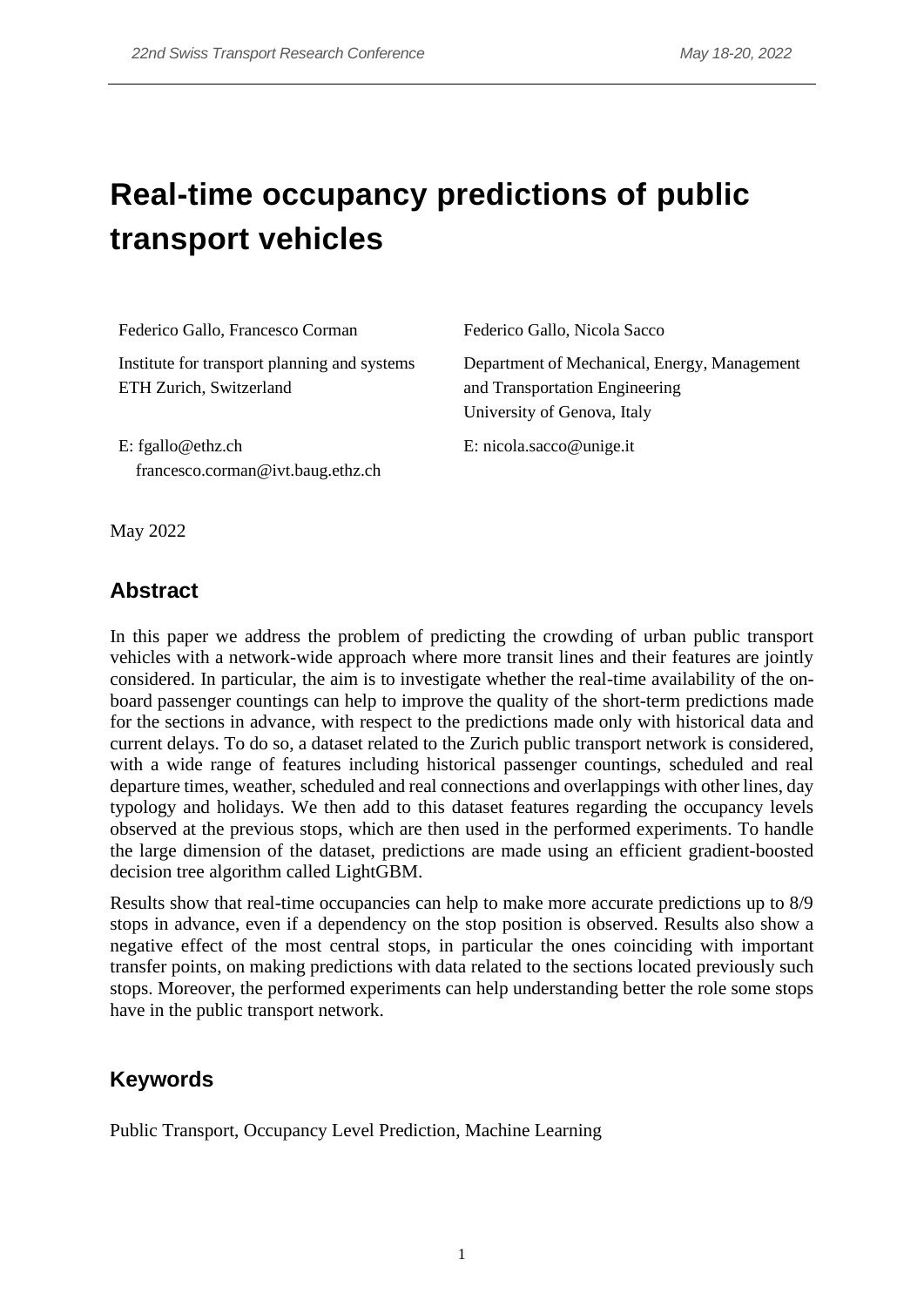# **1. Introduction**

With an ever-growing population and mobility demand in urban areas, public transport is more and more recognized as essential to limit traffic-related negative effects like the increase of emissions, noise, and traffic congestion. To guarantee its attractiveness, in addition to criteria like frequency of services, reliability, speed and number of transfers it is essential also the comfort perceived by the users, which is strictly related to the crowding of vehicles.

Knowing in advance when and where a public transport network will be crowded can help passengers in planning and making their trip, allowing them to opt for a less crowded service if they wish. This is particularly feasible in complex urban public transport networks, where passengers have usually different alternatives in terms of lines and services (e.g., wait for the next service or for another line if it is less crowded), and will became more and more relevant in the future thanks to the expected increase and spread of flexible and remote working strategies (Yu et al., 2019), which give workers more freedom in deciding the commuting times, the commuting days and also where to work.

Therefore, giving crowding information to the passengers is expected to result in a better distribution between them and the available lines and services, contributing in particular to a decrease in the occurrences of high crowding levels. These latter are indeed a major source of discomfort for the passengers, and can arise reliability problems like bus bunching (Drabicki et al., 2022) as well as sanitary problems like an increased spreading of Covid-19 during the recent pandemic outbreak (Thomas et al., 2022). Related to this latter aspect, recent studies have revealed a willingness of passengers to choose less crowded trips even if this implies longer travel times, and even to pay more for travelling in less crowded services (Marra et al., 2022; Shelat et al., 2022).

Finally, knowing in advance the crowding levels can help the public transport provider to better manage the available resources and to introduce additional services when and if these are needed.

#### **1.1 Literature review**

Different studies have addressed the topic of predicting the number of passengers on public transport vehicles, showing the importance and the consideration for this research topic; they mainly differ in the type of data used and the prediction model employed.

Many studies in literature make use of Smart Card data, which is available in a variety of large cities with metro lines (Xue et al., 2015; Ding et al., 2016; Zhang et al., 2017; Pereira et al., 2015; Rodrigues et al., 2017). This type of data has the advantage of covering all trips, allowing to understand the movements of individual passengers such as transfers between lines and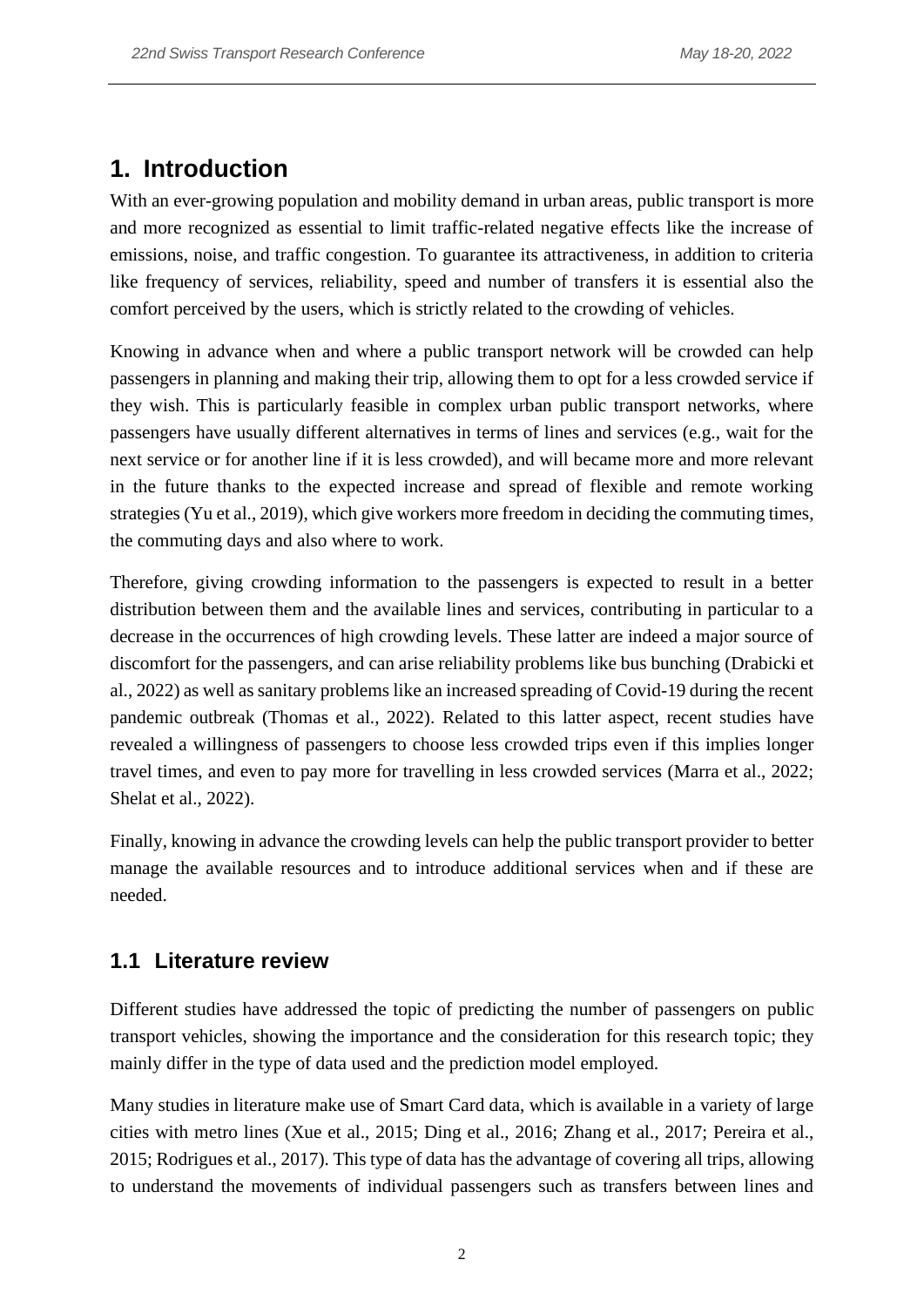origin-destination patterns. With Smart Cards it is also possible to consider the effect of different fares on the passenger travel choices.

In addition to Smart Card data, Pereira et al., 2015 and Rodrigues et al., 2017 used data mining techniques to extract from the web context information about local events to forecast the number of passengers depending on the characteristics of an event. Similarly to Rodrigues et al., 2017, Ni et al., 2016 adopted a similar approach to make predictions. In such a paper authors extract data of nearby events by scraping Twitter for hashtags corresponding to certain events.

Historical data, Automatic Vehicle Location (AVL) and Automatic Passenger Counting (APC) data are instead used in Samaras et al., 2015 and in Jenelius, 2019 to predict passenger demand.

The increasing large availability of mobile data has also provided new possibilities to explain and predict passenger numbers: Vandewiele et al., 2017 collected data from mobile phone surveys where passengers could indicate the perceived level of crowding during their trip. Due to the data source, the considered problem deals with classification and not with regression.

As for the prediction framework, due to the cyclical component of commuting concerning the time of the day and the day of the week, most classical statistical prediction approaches have relied on time-series forecasting methods such as ARIMA and Kalman Filters (Ni et al., 2016; Xue et al., 2015; Zhang et al., 2017).

More recently, research has shifted more towards Machine Learning and Deep-Learning techniques that can model the non-linearity and the feature interactions. While Rodrigues et al., 2017, and Baek and Sohn, 2016, have successfully applied Neural Networks, Samaras et al., 2015, Ding et al., 2016, and Vandewiele et al., 2017, have shown that Neural Networks were outperformed in their cases by tree-based algorithms like Random Forests and Gradient Boosted Decision Trees.

Also Markov Chains have been proven to provide good results, since they can capture memoryless dependencies between the crowding of close (in time) public transport services (Więcek et al., 2019).

In summary, the state of the art demonstrates the efficacy of different typologies of data and methods in predicting on-board passenger numbers, but they mainly focus on individual lines or routes. However, an extensive urban public transport network is a complex system, with a large variety of phenomena and events that can influence the on-board crowding: passengers often can choose between different lines, routes and modes of transport to reach their destination. In addition, the high frequency of services makes passengers flexible with their departure times. To cope with these issues, Jamar et al., 2020 proposed to model the possibility for passengers of taking multiple lines by adopting a prediction framework at a network level,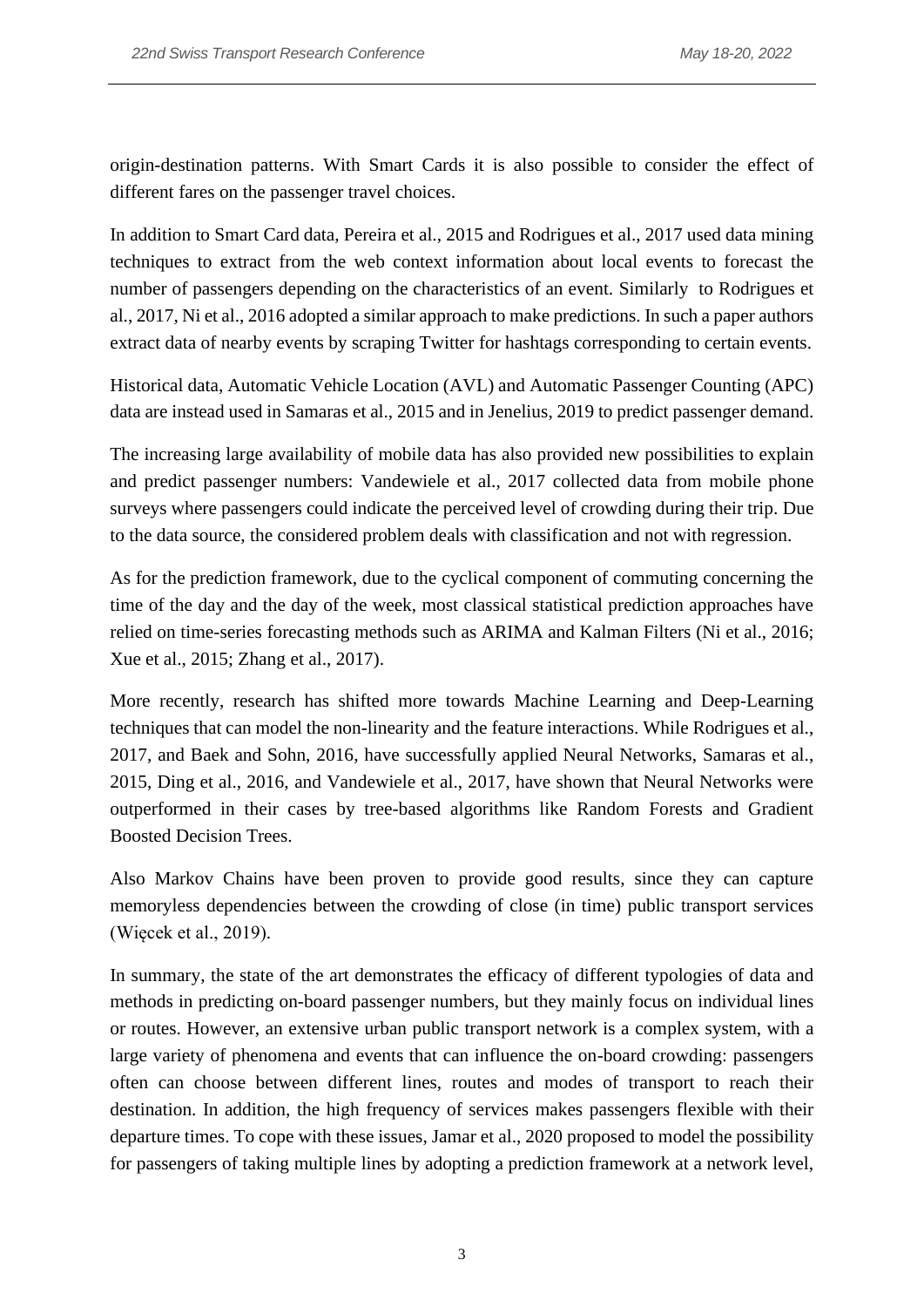where both the line overlaps over a path and the different line arrivals at the stops are considered. In this paper we further develop this approach, by explicitly investigating, at a network level, the role real-time crowding information of vehicles has in influencing the crowding of such vehicles in the next sections of a given line.

## **1.2 Making crowding predictions at a network level**

In Jamar et al., 2020, authors took as input a dataset related to the Zurich public transport network, which consisted of 10'785'072 rows each representing the number of passengers aboard a public transport vehicle (tram or bus) between two stops of the Zurich network from 10/12/2017 to 09/12/2018.

To investigate the usefulness of working at a network level, from the dataset authors created a number of features related to the overlapping between different lines (these latter defined as segments of a network served by more than one line, where users usually do not distinguish between the various lines); these features included the length of the overlaps, the lines and the stops involved in them, and the headway on the overlaps (resulting from all the lines serving the overlap). It is worth pointing out here that in this paper for working at a network level we do not mean simply making predictions for many lines of a network, but considering (as described above) the data related to the other lines of a network when making the predictions for a given line.

To investigate the performance of predictions made several days in advance before the departures (long-term predictions), authors then developed two prediction models: the first one was built using only scheduled timetable data and historical passenger countings; the second one was instead built considering also real-time data like real departure times, delays and weather.

From the comparison between a benchmark model (built from the historical average of the occupancy grouped by time, line and stop), the scheduled-time model and the real-time model, different observations where made: firstly, that making predictions at a network level allows to get more accurate results with respect to considering each line alone; secondly, that considering real-time data like current delays, real headways and real vehicle arrivals at the stops leads to an improvement of the predictions made, with respect to the ones made many days in advance, when this kind of information is not available.

An important open issue left by the above described work is how to effectively use the realtime passenger countings to improve the accuracy of the predictions made. Indeed, with the real-time measured passenger countings it is possible to compute, for a given line, time and section, the error between the real value and the value predicted by the proposed model. This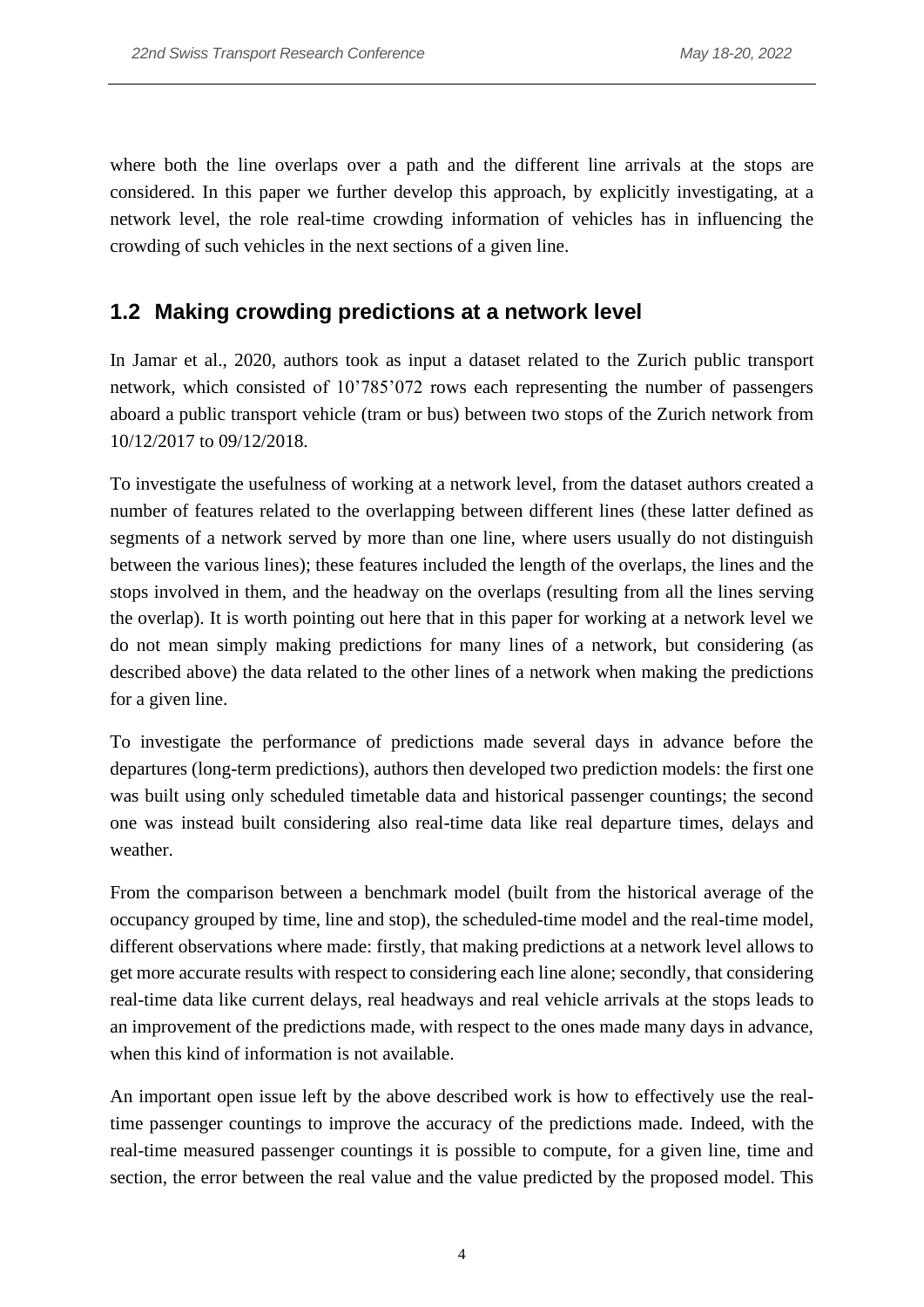error can then be used to improve the predictions along the next sections of the line. However, it has been shown in such work that the error does not remain constant along the line; in other words, if the predicted crowding at a certain section differs from the observed one of a certain value, it is not possible to directly correct the predictions in the next sections with the found value, because after few stops this would worsen the predictions. Thus, a further investigation of the error behavior as well as its spatial and temporal propagation is needed.

The goal of this paper is to start from the above mentioned results and present a strategy to implement the real-time passenger counting data coming from automated on-board measurements, and to determine whether this kind of data can be useful to improve the quality of short-term predictions. In other words, once a certain number of passengers is observed on a section at a certain time and for a certain line, the goal is the one of using it to improve the quality of the predictions made with the real-time model described above, which, in the following, will be addressed as base model. The related base scenario is therefore the one where no information on real-time crowding at previous sections is supposed to be available and predictions are made only with historical data and current delays.

# **2. Methodology**

In this section we describe the dataset used, the followed procedure to add the real-time crowding information to it, and the Machine Learning model chosen to make the prediction of the occupancies.

Since the aim is the one of having the lowest root mean square error (RMSE) possible, this metric will be used to address the quality of the occupancy predictions (number of passengers on board in each section of a public transport service). Furthermore, to simulate the application of the considered methodology in a real case where information must be provided to the passengers, we consider three occupancy levels for which computing the discrete accuracy (percentage of correct classifications): low, when the occupancy is less than the half of the seating capacity of the vehicle (each passenger has one seat for himself and another one for his belongings); medium, when the occupancy is less than the seating capacity (each passenger has at least one seat for himself); high, when the occupancy is greater that the seating capacity (some passengers have to stand).

#### **2.1 Data**

The considered dataset consists of a fraction of the one used by Jamar et al., 2020, where only the tram lines of the Zurich network are considered. The dataset is the result of the merging of four different types of data: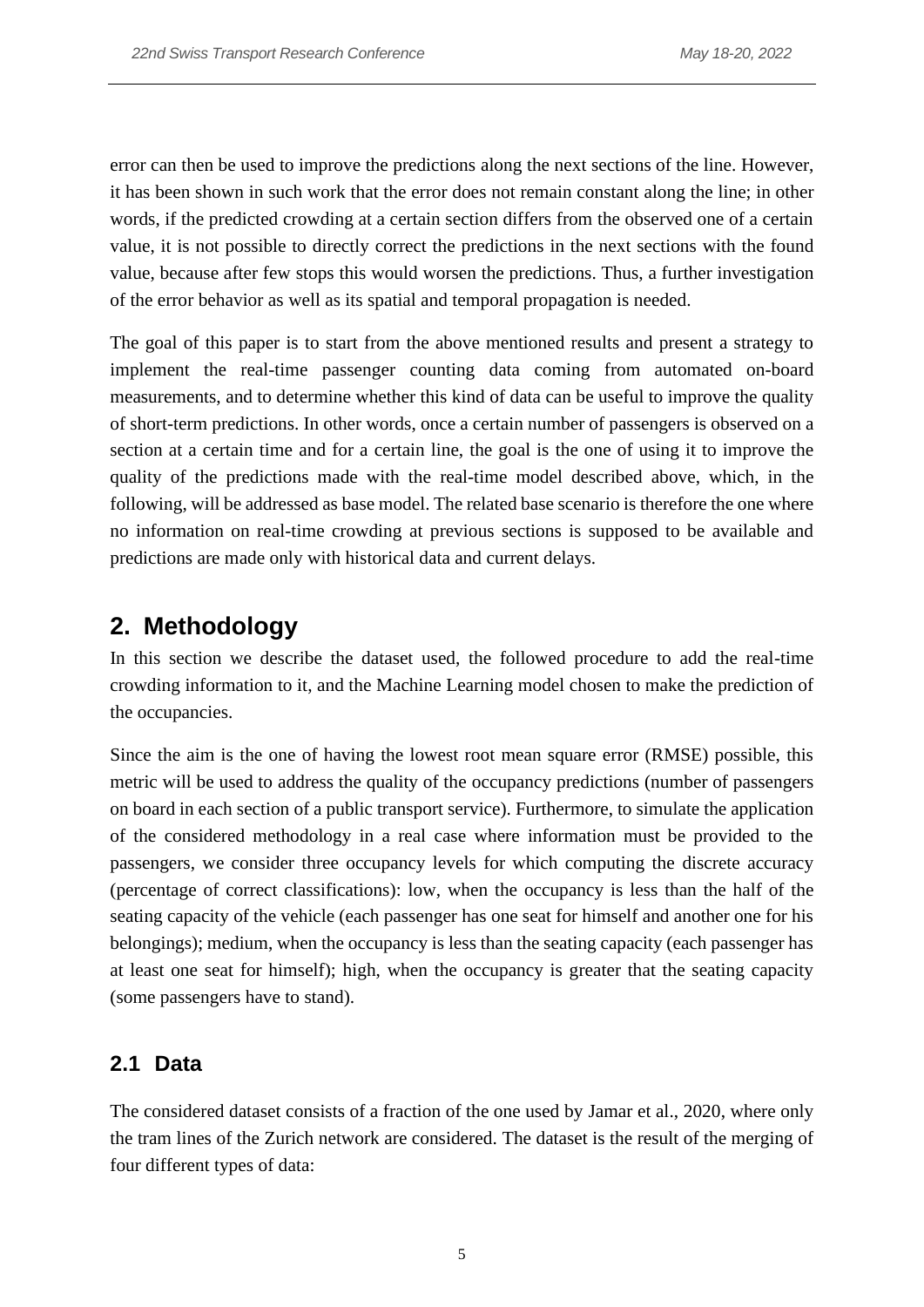- Passenger boardings and alightings per stop;
- Scheduled and real departure times;
- Weather;
- Holidays.

Fig.1 shows the merging steps performed to build the dataset.

Figure 1: Data aggregation performed to build the considered dataset



To simulate the conditions for the base scenario, several network features were then added to the merged dataset: the most important ones are the overlaps between lines, the scheduled and the real headway on a corridor served by more lines, and the last lines arrived at the stop.

#### **2.2 Modeling real-time crowding information at previous stops**

To simulate the availability of the real-time occupancy in the sections located prior a public transport stop for which occupancy predictions must be made, we performed different experiments; in each experiment we added to each row of the original dataset described in Sec. 2.1 one or more features representing the measured real-time occupancy on the vehicle in the sections located a certain number N of stops away from the stop *i*, which is the one for which predictions must be made. In this way, by comparing the results of the different experiments, it is possible to investigate the efficacy of this kind of data in enhancing the quality of the predictions. In particular, by comparing the quality of the predictions made with the real occupancy measured at different stops away, it is possible to see how far the real-time occupancy can influence the occupancy in the following sections, and thus how far this kind of data can be used to improve the quality of the predictions made.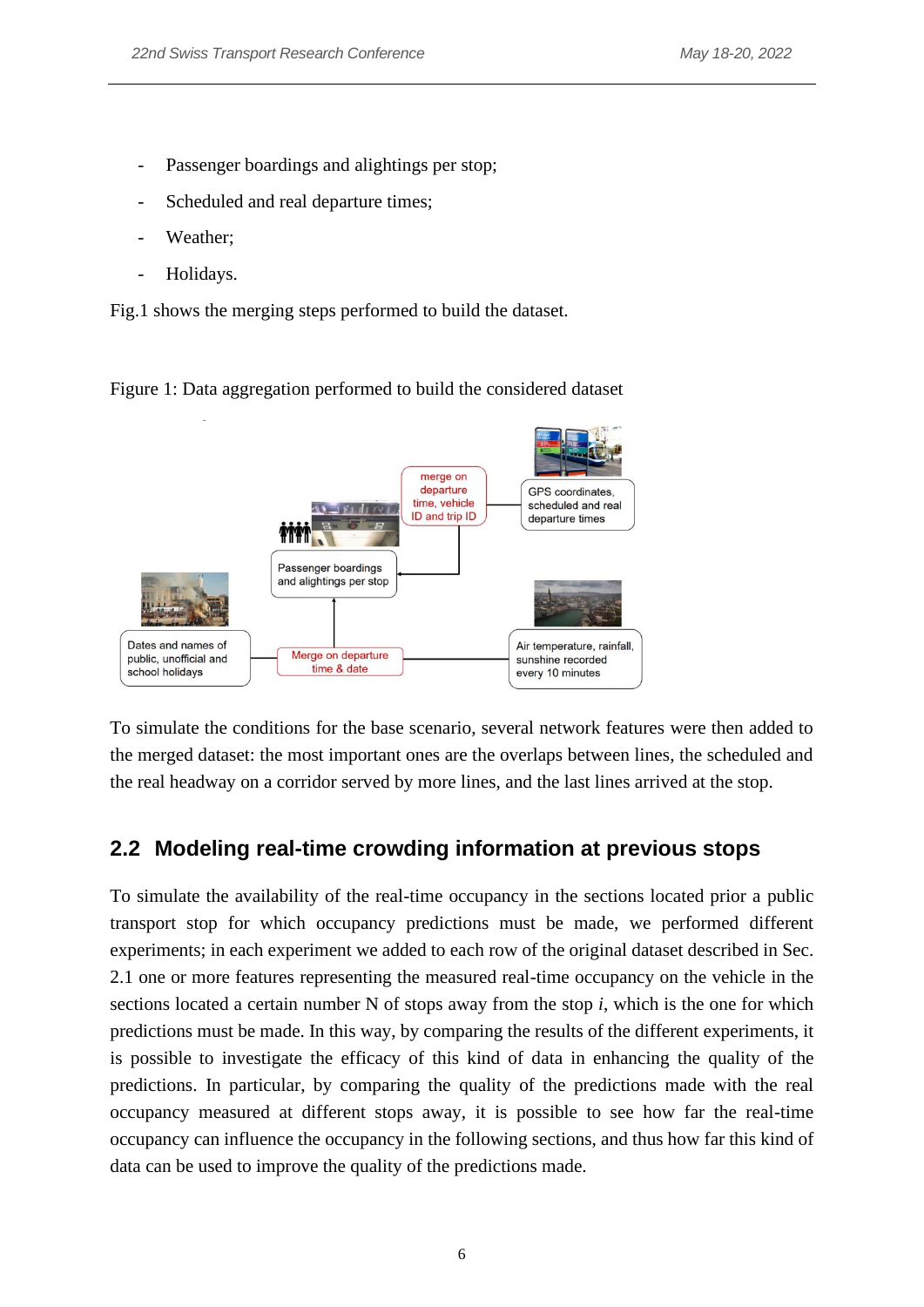Fig. 2 shows graphically the considered framework: to make predictions at the stop *i*, the realtime occupancy at the N-th stop away is added as an additional feature to the dataset. This operation is done for each stop in the dataset apart from the first ones, for which this kind of data is not yet available.

Figure 2: Scheme of the considered framework to make predictions with the real-time occupancy observed N stops before.



To investigate whether knowing the real-time occupancy in more than one consecutive section can improve the quality of the predictions, we performed some experiments where we added to each row of the original dataset more than one measured occupancy in the past consecutive sections (see Fig. 3).

Figure 3: Scheme of the considered framework to make predictions with the real-time occupancy observed in some consecutive segments, the last one of them located N stops before.



The main aim of such experiments is to investigate whether the crowding on the future sections of a line depends only on the last observed occupancy or also on the past observations; in other words, whether the Markovian memoryless property holds.

#### **2.3 Prediction model**

To make the occupancy predictions for each of the considered experiments, we make use of the LightGBM algorithm, which is an improved version with high efficiency of the Gradient Boosted Decision Tree algorithm (Ke et al., 2017). The reason of such a choice lies into the fact that this model already provided good results for a similar dataset, compared with other popular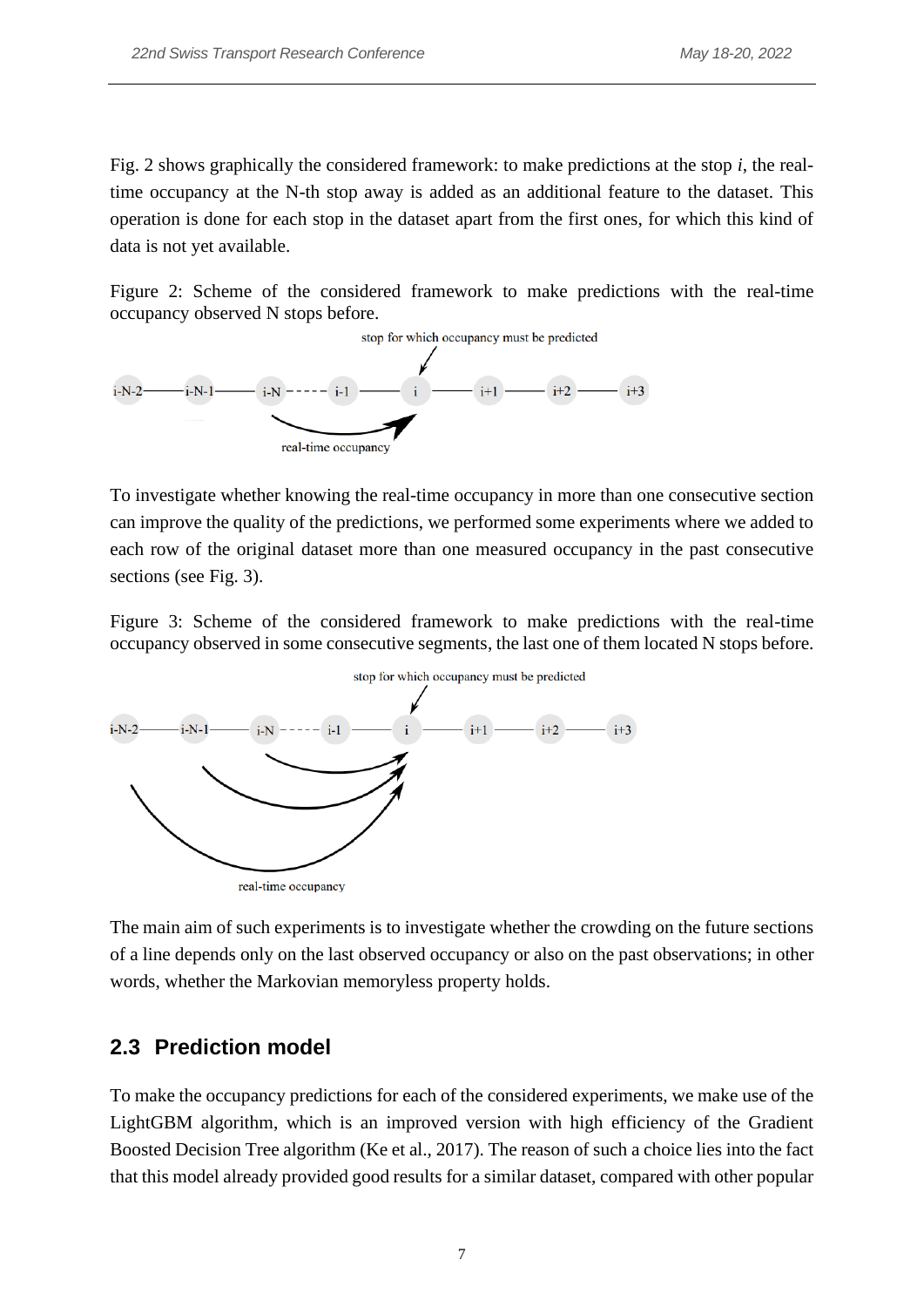Machine Learning methods like Generalized Linear Models, Support Vector Machines, and Neural Networks (Jamar et al., 2020). Compared to Support Vector Machines and Neural Networks, tree-based algorithms like LightGBM do not require any preprocessing such as scaling, and the use of bagging or boosting procedures make these algorithms robust when handling co-linear features and features with low importance.

The tuning of the model parameters, like the number of leaves and the fraction of features used at each boosting round, was done by means of an exact grid search. The final considered parameter values for the base scenario are: 17282 as the number of iterations; 0.95 as feature fraction; 25 as number of leaves; 0.2 as learning rate.

# **3. Results**

All the experiments have been performed with the software R using the library LightGBM for the predictions.

In this section we present and discuss the main results obtained for the lines 7 and 11 (Fig. 4), two of the most crowded tram lines of the Zurich public transport network. All the other tram lines were considered when building the overlap features as described in Sec. 1.2. Both these two lines start their trip in the outskirts of the city and cross the city center for ending their trip in another outskirt area. During the central portion of the trip these lines cross important streets and interchange stations between other lines. They also cross the main railway station of the city (Zurich HB). All the 30 stops of line 7 and the relevant 29 sections between them are shown in Fig. 5, while all the 34 stops of the line 11 and the relevant 33 sections are show in Fig. 6.

Figure 4: Path of the lines 7 (black) and 11 (green) of the Zurich public transport network with indication of the direction of travel and of the four stops considered in the experiments described in Sec. 3.2.

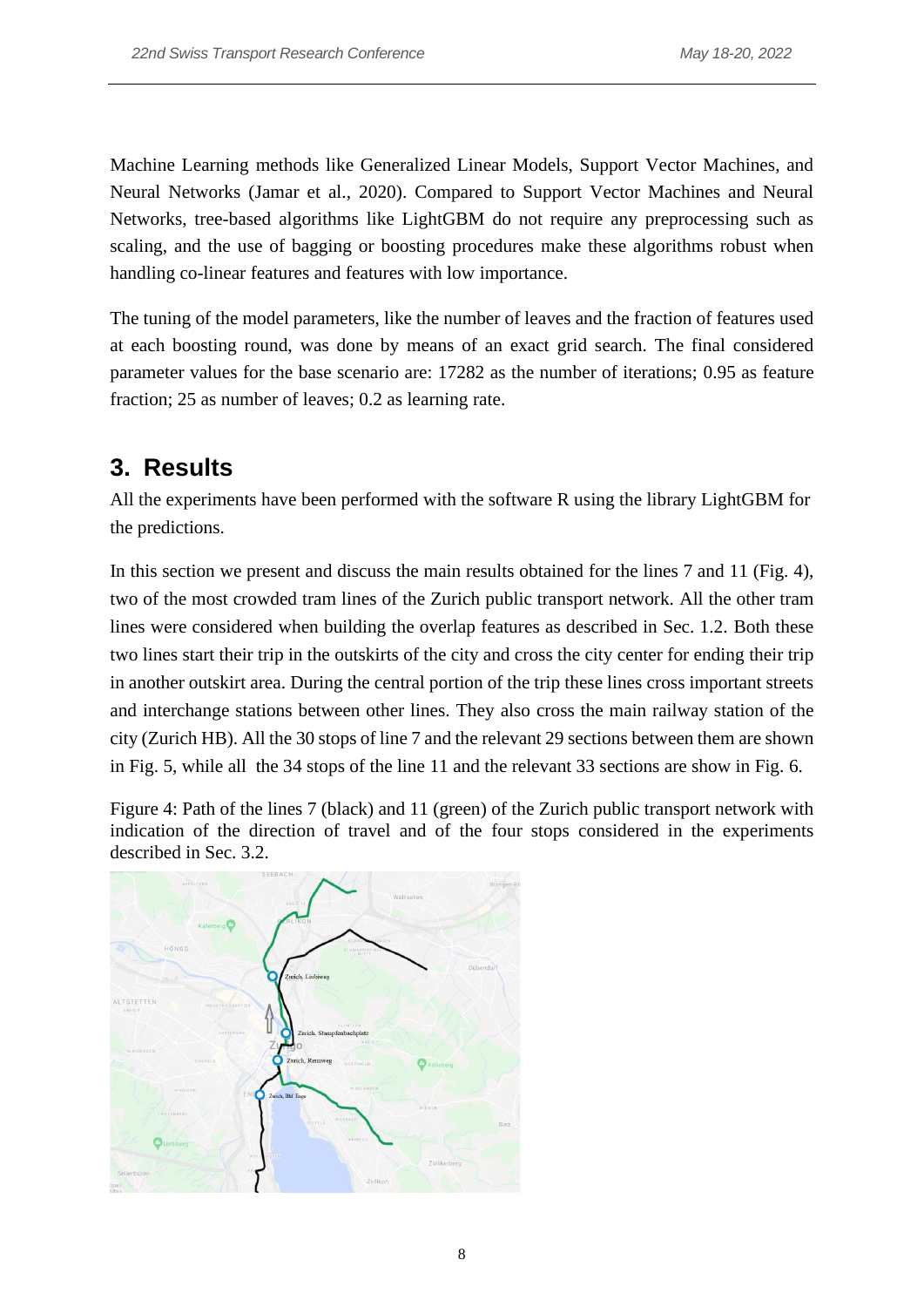Figure 5: Stops of the line 7 of the Zurich public transport network in the considered direction of travel.

Figure 6: Stops of the line 11 of the Zurich public transport network in the considered direction of travel.



As for line 11, Fig. 7 shows the histogram of the occupancy values. The minimum measured value is 0, the maximum is 231 and the average is 36. The most frequent vehicle used (Cobra tram) has 90 seats and a capacity of 220 passengers.

Figure 7: Histogram of the measured occupancy values for line 11. The colored rectangles indicate the low (green), medium (orange) and high (red) occupancy level ranges considering the capacity of the most common vehicle used on the line.



Fig. 8 shows instead the heatmap of the average occupancy level in a normal working day as a function of the section (x axis) and the time (y axis) of the day (15-minutes intervals): it emerges that the average occupancy is always low in the peripheral sections of the line, when it travels in the outskirts, while the occupancy is usually higher in the central sections. In particular there is a peak in the occupancy level in the afternoon, indicatively from 16 pm to 18 pm in some central sections; their intermittency can be explained by pointing out that the first two peaks of high occupancy (A and B) spatially end at two stops which are important transfer points with other lines and, in particular, with other train lines (Zurich, Bahnhof Stadelhofen and Zurich, Bahnhofstr./HB, respectively), so it can be assumed that many passengers get off the tram to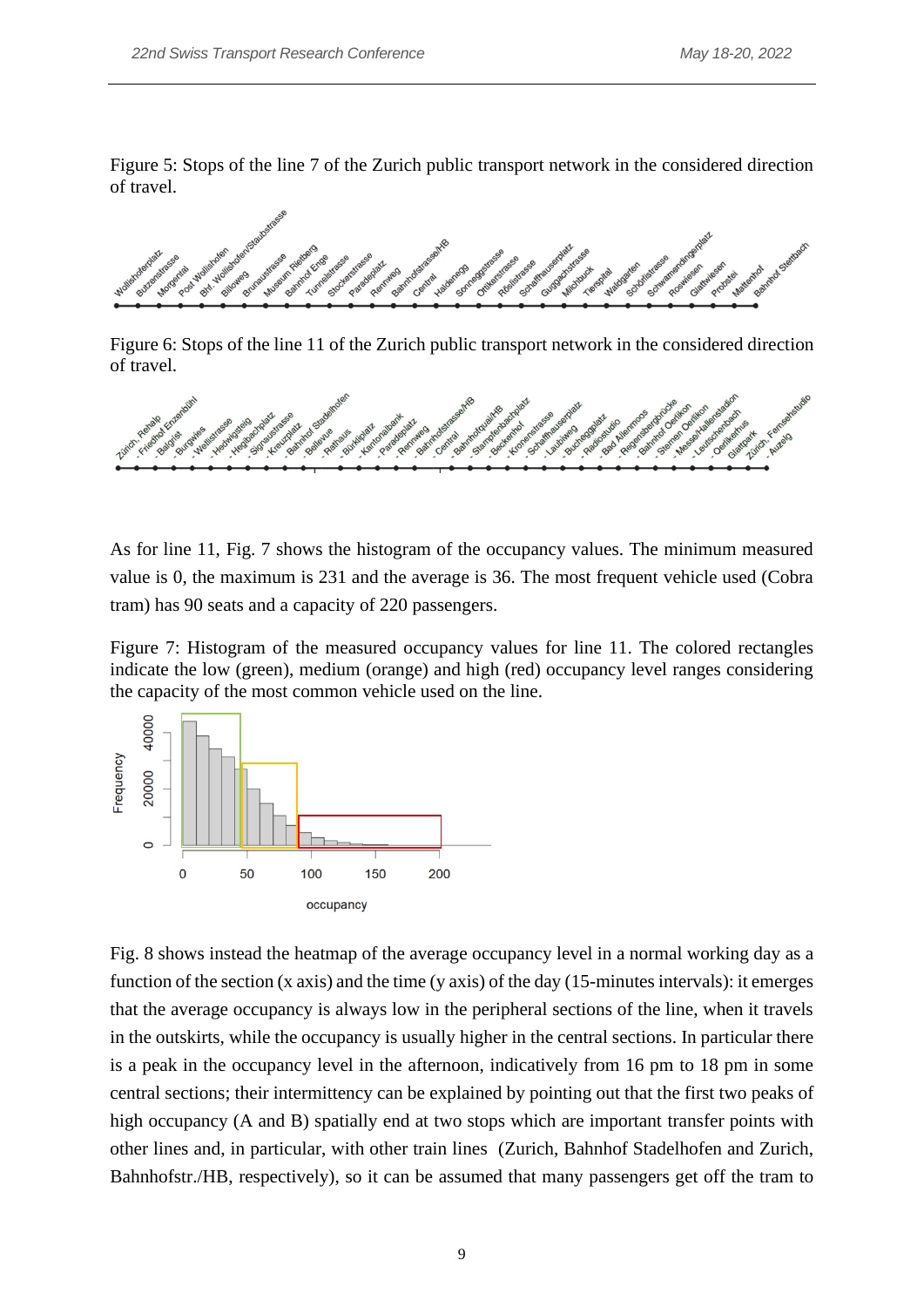take other lines and trains. A similar conclusion can be done to explain the transition from medium to low occupancy (D), which almost always takes place after the stop of Zurich, Bahnhof Oerlikon, other important transfer point with trains. The third peak (C) of high occupancy ends instead when the line has already crossed the center and the number of passengers onboard starts, globally, to decrease.

Figure 8: heatmap of the average occupancy level per section and time of line 11 during a working day.



As for line 7, Fig. 9 shows the histogram of the occupancy values. The minimum measured value is 0, the maximum is 238 and the average is 39. The most frequent vehicle used (Tram 2000 Sanfte with pony) has 101 seats and a capacity of 253 passengers.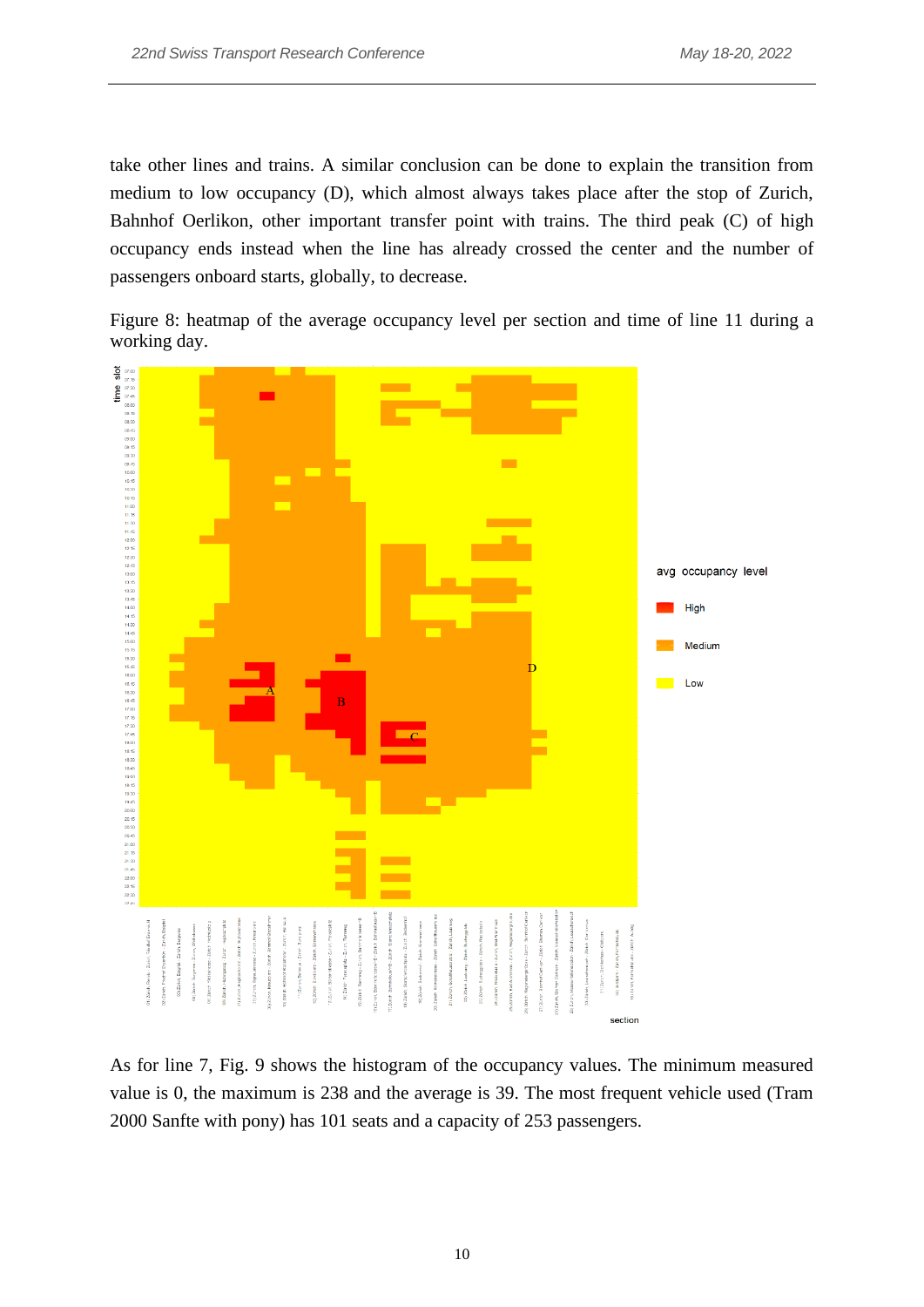Figure 9: Histogram of the measured occupancy values for line 7. The colored rectangles indicate the low (green), medium (orange) and high (red) occupancy level ranges considering the capacity of the most common vehicle used on the line.



As for the occupancy level, Fig. 10 shows that, differently from line 11, line 7 has a peak in the occupancy level also in the morning (A) in the sections directed towards the city center, while

Figure 10: heatmap of the average occupancy level per section and time of line 7 during a working day.

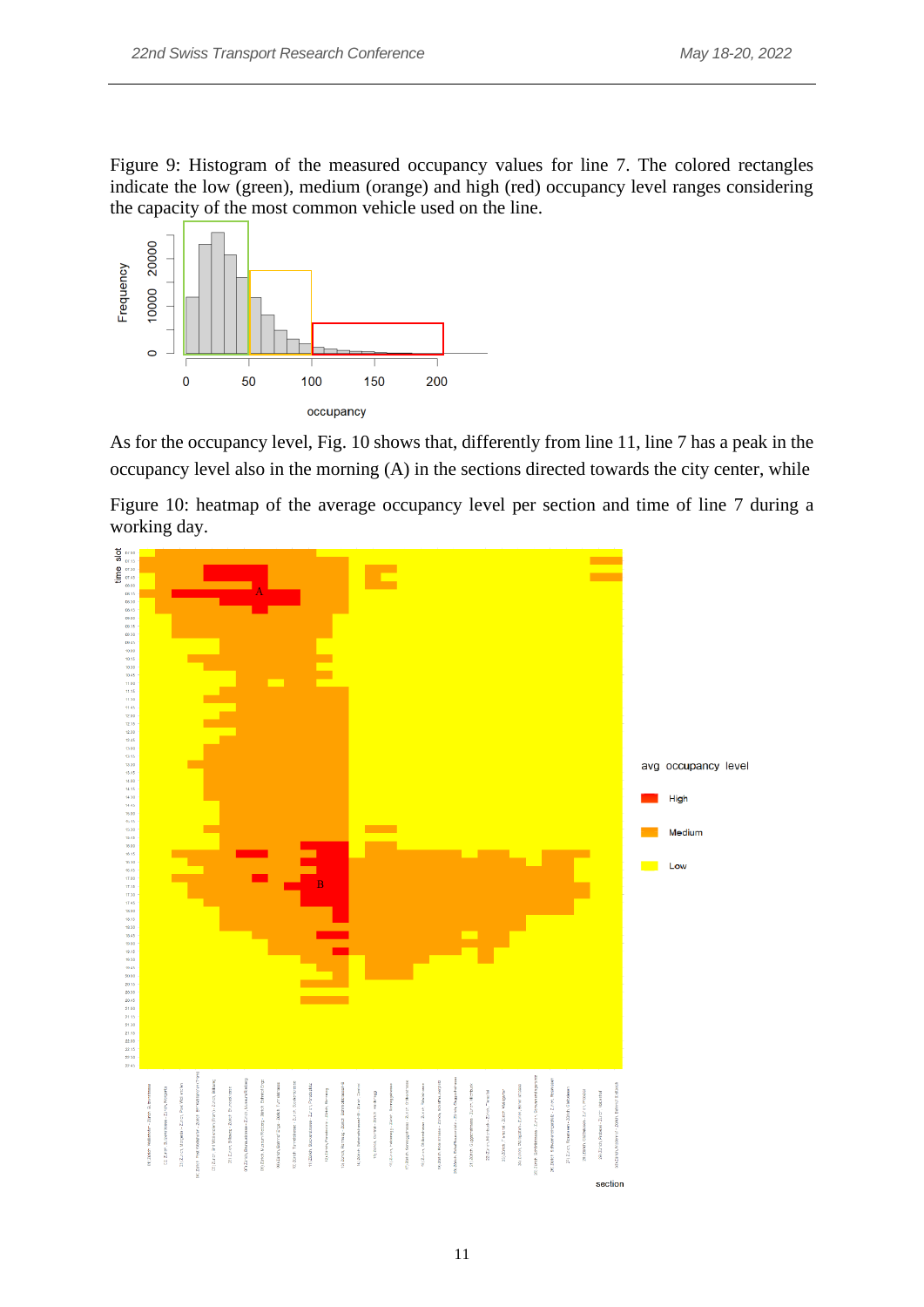the afternoon peak (B) is spatially more concentrated than the one observed for line 11, and it is located in the most central sections of the line. In particular, it starts from the stops Zurich, Tunnelstrasse and Zurich, Stockerstrasse (the first central stops of the line) and ends at the stop of Zurich, Bahnofstrasse/HB, the stop located in front of the main railway station.

To understand the potential of using real-time occupancies at previous stops in improving the quality of predictions, we first present results obtained for all the stops of the two lines except from the first 8 (since, for them, no observations at previous sections can be available).

#### **3.1 Line-level perspective**

In this section we compare the results obtained in the different experiments we performed on line 7 and line 11, without distinguishing between the stops or their position along the line.

Since the base model, which is the one representing the scenario where the information about real-time crowding is not available at neither of the previous stops, has more difficulties in predicting the high occupancies rather than the low occupancies (as it can be seen in Tab. 1, which shows the confusion matrix for the predictions made for line 11 with the base model), we focus in this section on the afternoon times (16-19 pm) of a working day, because in such period the majority of high occupancy levels is observed.

|                             | <b>Predicted occupancy level</b> |     |     |  |  |  |
|-----------------------------|----------------------------------|-----|-----|--|--|--|
| <b>Real occupancy level</b> | Medium<br>High<br>Low            |     |     |  |  |  |
| Low                         | 77%                              | 23% | 0%  |  |  |  |
| Medium                      | 6%                               | 89% | 5%  |  |  |  |
| High                        | 1%                               | 50% | 49% |  |  |  |

Table 1: Confusion matrix of the predictions for line 11 made in the base scenario (no information on previous stops available)

Tab.2 shows the RMSE of the predicted occupancy (continuous values) and the accuracy (percentage of correct classifications) of the predicted occupancy level (discrete values) for different experiments. The first one, with no additional features created, represents the base scenario with no information available regarding the occupancy at previous stops.

By looking at the other rows of the table, it is possible to see that the knowledge of the realtime occupancy observed in the previous stops improves the quality of the predictions. In particular, and as expected, the closer the observed occupancy is to the stop at which predictions are made, the more accurate the predictions are, both in terms of RMSE and accuracy. For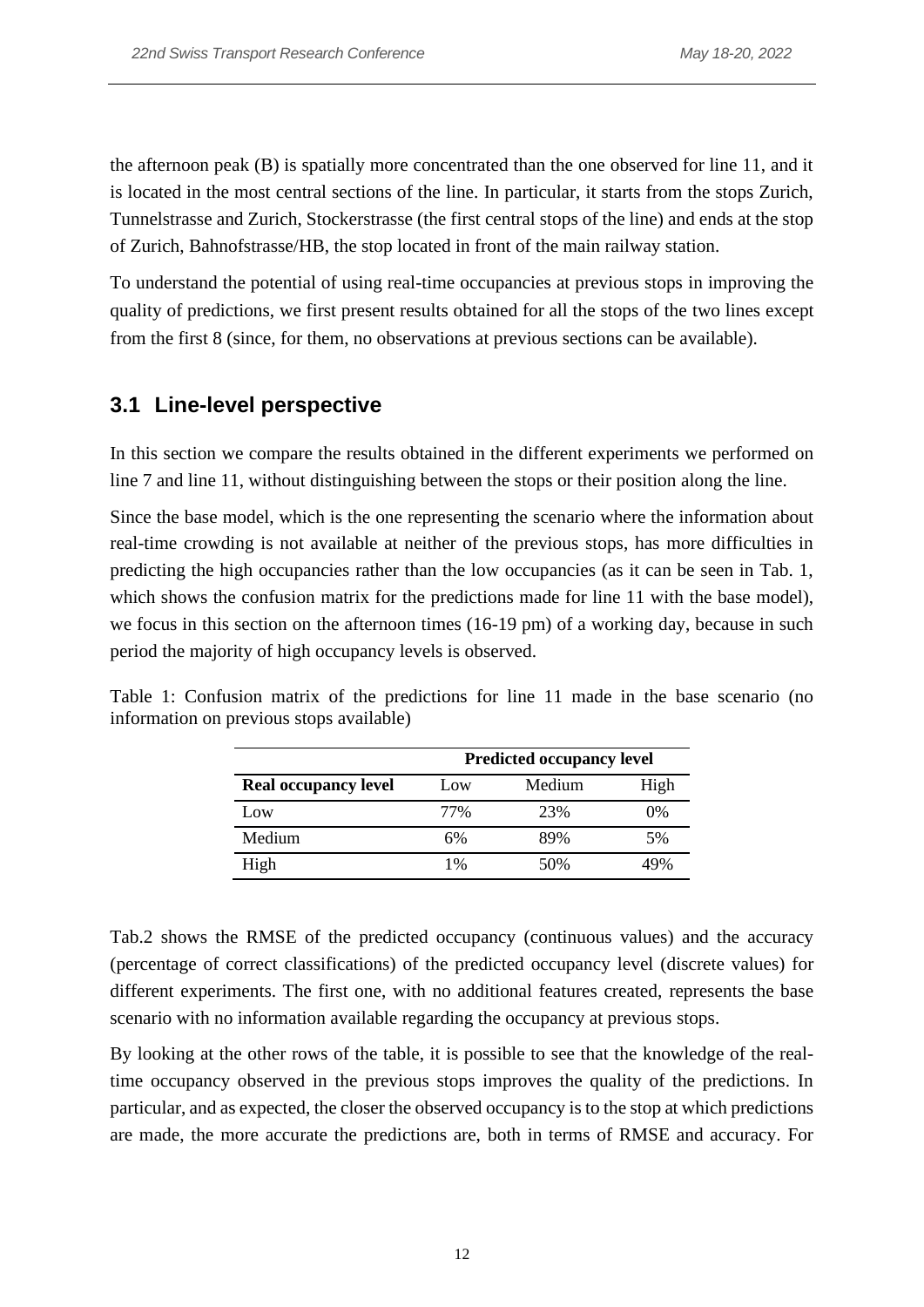instance, knowing the real-time occupancy on the vehicle can improve the accuracy of the predictions made 5 stops in advance up to 4%, and reduce the RMSE up to 10%.

| <b>Added features</b>             | <b>RMSE</b> | Accuracy $[\%]$ | <b>RMSE</b> | Accuracy $[\%]$ |
|-----------------------------------|-------------|-----------------|-------------|-----------------|
|                                   | (line 7)    | (line 7)        | (line 11)   | (line 11)       |
| None                              | 14.78       | 0.79            | 15.34       | 0.78            |
| Measured occupancy 8 stops before | 14.33       | 0.80            | 14.36       | 0.80            |
| Measured occupancy 7 stops before | 14.18       | 0.80            | 14.23       | 0.80            |
| Measured occupancy 6 stops before | 14.01       | 0.81            | 13.97       | 0.81            |
| Measured occupancy 5 stops before | 13.85       | 0.82            | 13.86       | 0.82            |
| Measured occupancy 4 stops before | 13.37       | 0.83            | 13.25       | 0.82            |
| Measured occupancy 3 stops before | 12.58       | 0.84            | 12.79       | 0.83            |
| Measured occupancy 2 stops before | 11.39       | 0.86            | 11.52       | 0.85            |
| Measured occupancy 1 stops before | 9.48        | 0.89            | 9.59        | 0.88            |

Table 2: Accuracies of predictions for line 7 and 11

To investigate whether knowing the observations of the occupancy in many previous stops after the last observed one can provide better results than just knowing the occupancy observed at only a single previous stop, we then performed different experiments by adding more than one observed occupancy in the previous sections. Tabs. 3, 4 and 5 show the results.

Table 3: Accuracies of predictions for line 7 - multiple observations from 5 stops before and backward

| <b>Added features</b>                         | <b>RMSE</b> | Accuracy $[\%]$ |
|-----------------------------------------------|-------------|-----------------|
| Measured occupancy 5 stops before             | 13.85       | 0.82            |
| Measured occupancy 5 and 6 stops before       | 13.82       | 0.82            |
| Measured occupancy 5, 6 and 7 stops before    | 13.83       | 0.82            |
| Measured occupancy 5, 6, 7 and 8 stops before | 13.92       | 0.82            |

Table 4: Accuracies of predictions for line 11 – multiple observations from 2 stops before and backward

| <b>Added features</b>                      | <b>RMSE</b> | Accuracy $[\%]$ |
|--------------------------------------------|-------------|-----------------|
| Measured occupancy 2 stops before          | 11.52       | 0.85            |
| Measured occupancy 2 and 3 stops before    | 11.60       | 0.85            |
| Measured occupancy 2, 3 and 4 stops before | 11.58       | 0.85            |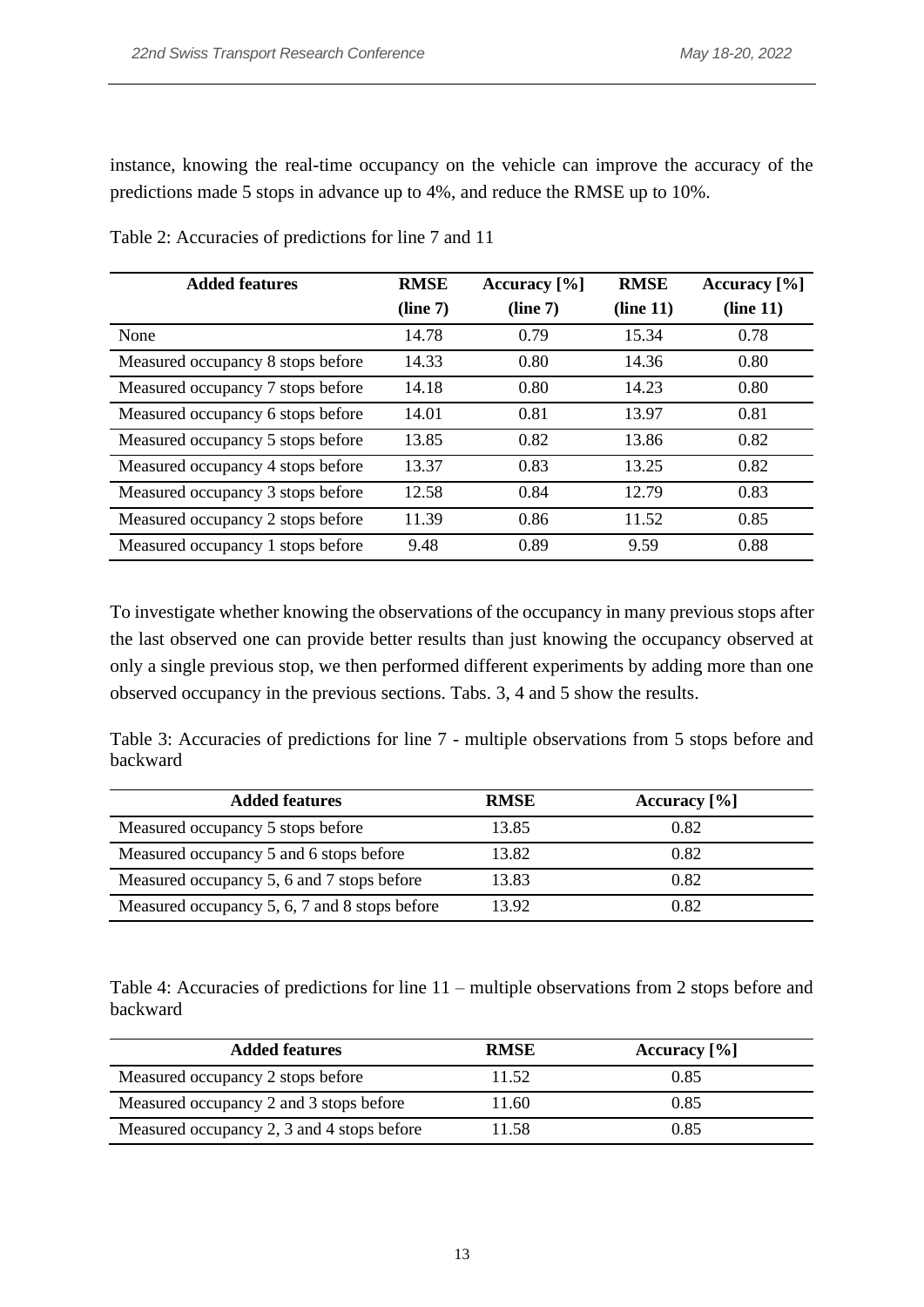| <b>Added features</b>                         | <b>RMSE</b> | Accuracy $[\%]$ |
|-----------------------------------------------|-------------|-----------------|
| Measured occupancy 5 stops before             | 13.26       | 0.82            |
| Measured occupancy 5 and 6 stops before       | 13.07       | 0.82            |
| Measured occupancy 5, 6 and 7 stops before    | 13.07       | 0.82            |
| Measured occupancy 5, 6, 7 and 8 stops before | 13.15       | 0.82            |

Table 5: Accuracies of predictions for line 11 - multiple observations from 5 stops before and backward

As it can be seen, the RMSE and the accuracy are not significantly improved by the additional features, and it seems the knowledge of only the last available measured occupancy is sufficient to improve the predictions, which seem to be independent on the past observations. As a result, in the following section we will not use these additional features anymore in the experiments.

### **3.2 Stop-level perspective**

From Sec. 3.1 it emerges that real-time measurements can improve the quality of the predictions at a line level. However, the Zurich tram lines usually have many transfer points and cross several central sections of the Zurich Network. For this reason, the aim of this section is to present and discuss the results obtained by focusing on some specific stops, to investigate possible spatial differences that can be present in the results. In particular, we focus on three stops of the line 11 and on one stop of the line 7.

The first considered stop is Zurich, Rennweg. It is one of the most central stops, located in the Bahnhofstrasse, an important central street of Zurich with many demand attractors and overlaps between other tram lines. From Tab. 6 it is possible to see that at this stop the base model already performs better than the average (first line of Tab. 2). All the stops used for the observation of the real-time occupancy are located in the city center; for this reason it is not useful to make use of the real-time information on crowding for more than 5 stops away, due to the large variety of uncertain events that can happen in these zones of the city.

| <b>Added features</b>                                           | <b>RMSE</b> | Accuracy $[\%]$ |
|-----------------------------------------------------------------|-------------|-----------------|
| None                                                            | 13.98       | 0.82            |
| Measured occupancy 5 stops before (Zurich, Bahnhof Stadelhofen) | 13.26       | 0.83            |
| Measured occupancy 4 stops before (Zurich, Bellevue)            | 12.08       | 0.84            |
| Measured occupancy 3 stops before (Zurich, Burkliplatz)         | 11.13       | 0.85            |
| Measured occupancy 2 stops before (Zurich, Kantonalbank)        | 10.64       | 0.86            |
| Measured occupancy 1 stops before (Zurich, Paradeplatz)         | 8.79        | 0.89            |

Table 6: Accuracies of predictions for line 11 at the stop Zurich, Rennweg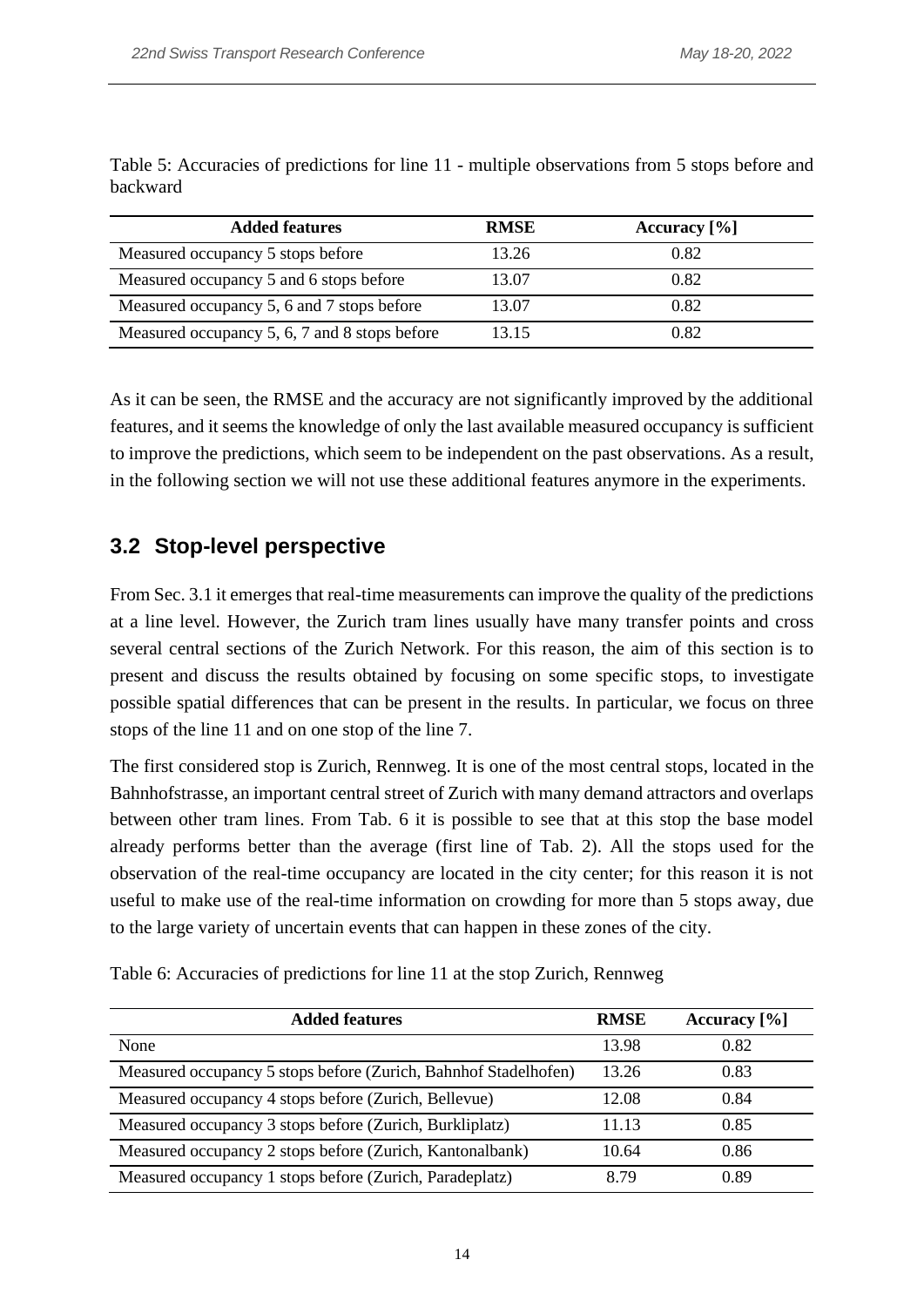The second considered stop is Zurich, Stampfenbachplatz. This is the first stop after the stop located in front of the main railway station, and the first one after the most central sections. From Tab. 7 it is possible to see here a different behavior with respect to the one observed at Zurich Rennweg. Firstly, the performance of the base model is significantly worse. Secondly, there is a big increase in the accuracy (and a drop in the RMSE) for the last two experiments, and in particular for the last one. This can be explained by the large variety of events than can happen in the proximity of the main railway station (arrival of trains, transfer between other lines, …). In other words, the two stops near the main railway stations act as a 'barrier' that makes it difficult to predict what will happen after them using data related to sections before them. Once passed this barrier, the predictions suddenly get better. A spatial dependency of the effectiveness of real-time observations in improving the quality of the predictions has been observed also in the prediction of delays (Buchel and Corman, 2022).

| <b>Added features</b>                                      | <b>RMSE</b> | Accuracy $[\%]$ |
|------------------------------------------------------------|-------------|-----------------|
| <b>None</b>                                                | 13.52       | 0.77            |
| Measured occupancy 5 stops before (Zurich, Kantonalbank)   | 12.77       | 0.78            |
| Measured occupancy 4 stops before (Zurich, Paradeplatz)    | 12.67       | 0.78            |
| Measured occupancy 3 stops before (Zurich, Rennweg)        | 12.43       | 0.79            |
| Measured occupancy 2 stops before (Zurich, Bahnhofstr./HB) | 10.12       | 0.83            |
| Measured occupancy 1 stops before (Zurich, Bahnhofquai/HB) | 5.86        | 0.90            |

Table 7: Accuracies of predictions for line 11 at the stop Zurich, Stampfenbachplatz

The third considered stop is Zurich, Laubiweg. This stop was chosen as representative of the stops located sufficiently far from the central sections of the line. From the results shown in Tab. 8, it can be seen that for this stop the predictions of the base model can be enhanced using data up to 8 stops in advance. Also in this case it is observable the effect of the stops next to the main railway station, after whom there is the most important increase in the accuracy of predictions.

| Table 8: Accuracies of predictions for line 11 at the stop Zurich, Laubiweg |  |  |  |
|-----------------------------------------------------------------------------|--|--|--|
|-----------------------------------------------------------------------------|--|--|--|

| <b>Added features</b>                                         | <b>RMSE</b> | Accuracy $[\%]$ |
|---------------------------------------------------------------|-------------|-----------------|
| None                                                          | 12.59       | 0.80            |
| Measured occupancy 8 stops before (Zurich, Paradeplatz)       | 11.67       | 0.81            |
| Measured occupancy 7 stops before (Zurich, Rennweg)           | 11.70       | 0.82            |
| Measured occupancy 6 stops before (Zurich, Bahnhofstr./HB)    | 10.13       | 0.82            |
| Measured occupancy 5 stops before (Zurich, Bahnhofquai/HB)    | 8.37        | 0.85            |
| Measured occupancy 4 stops before (Zurich, Stampfenbachplatz) | 8.03        | 0.86            |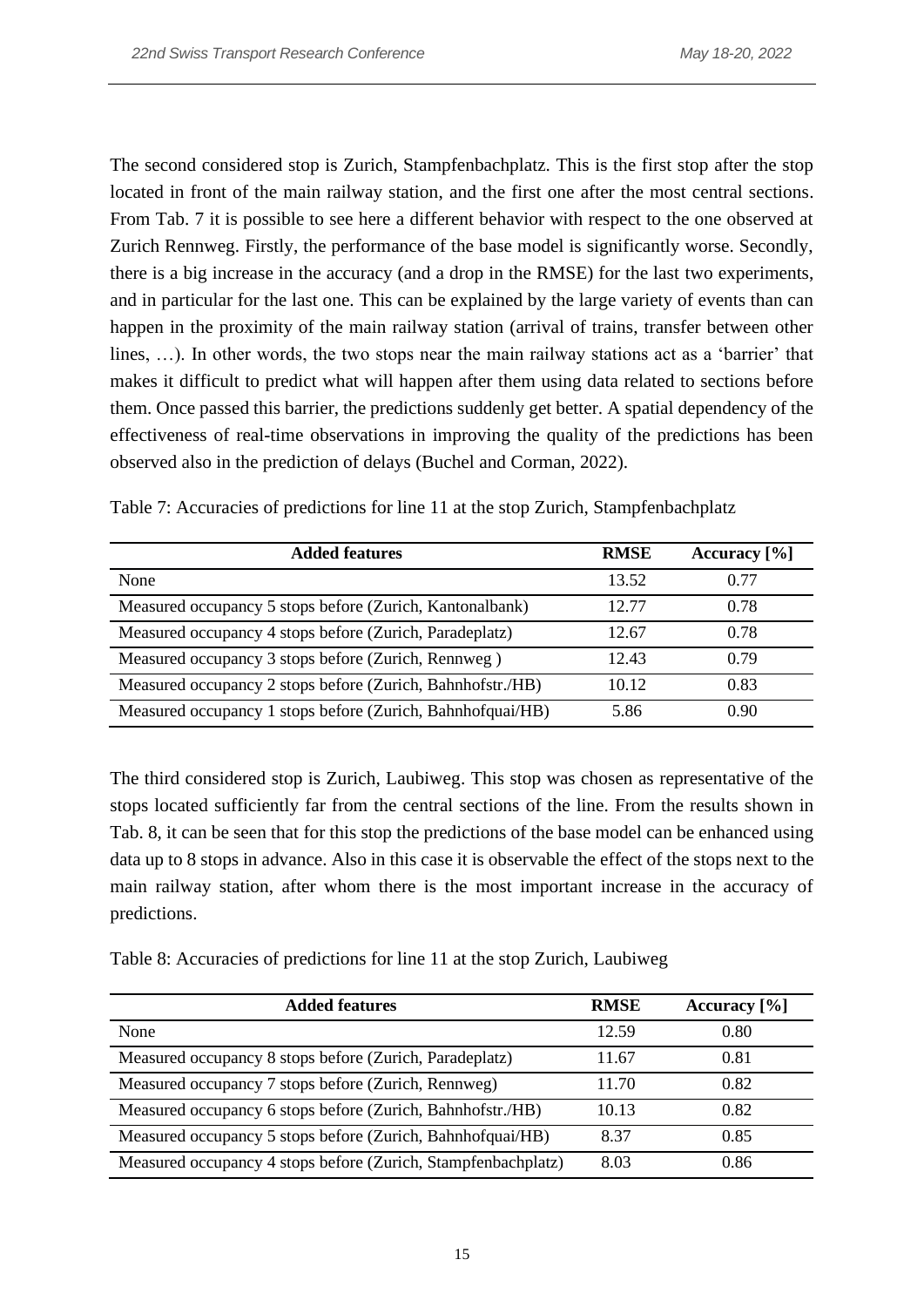| Measured occupancy 3 stops before (Zurich, Beckenhof)         | 7.85 | 0.87 |
|---------------------------------------------------------------|------|------|
| Measured occupancy 2 stops before (Zurich, Kronenstr.)        | 6.97 | 0.89 |
| Measured occupancy 1 stops before (Zurich, Schaffhauserplatz) | 4.91 | 0.91 |

The last considered stop is Zurich, Bahnhof Enge, which is one of the first central stop of line 7 in the direction of the city center. From Tab. 9 it can be seen in this case that the gain in the accuracy and the decrease of the RMSE is more constant, due to the lack of important transfer points in this portion of the line. In addition, the real-time crowding information can be exploited up to 8 stops backward to increase the quality of the predictions.

| Table 9: Accuracies of predictions for line 7 at the stop Zurich, Bahnhof Enge |  |  |  |
|--------------------------------------------------------------------------------|--|--|--|
|                                                                                |  |  |  |

| <b>Added features</b>                                        | <b>RMSE</b> | Accuracy [%] |
|--------------------------------------------------------------|-------------|--------------|
| None                                                         | 15.60       | 0.79         |
| Measured occupancy 8 stops before (Zurich, Wollishoferplatz) | 14.24       | 0.80         |
| Measured occupancy 7 stops before (Zurich, Butzenstr.)       | 13.86       | 0.82         |
| Measured occupancy 6 stops before (Zurich, Morgental)        | 13.01       | 0.82         |
| Measured occupancy 5 stops before (Zurich, Post Wollishofen) | 12.35       | 0.84         |
| Measured occupancy 4 stops before (Zurich, Bhf. Wollishofen) | 12.08       | 0.85         |
| Measured occupancy 3 stops before (Zurich, Billoweg)         | 11.57       | 0.85         |
| Measured occupancy 2 stops before (Zurich, Brunaustr.)       | 10.58       | 0.85         |
| Measured occupancy 1 stops before (Zurich, Museum Rietberg)  | 9.66        | 0.86         |

## **4. Conclusions and future research directions**

In this work we implement real-time crowding information in a network-level prediction framework, and we analyze the effectiveness of using such kind of data in improving the accuracy of the predictions. Results allow to conclude that real-time observations can be used to significantly improve the predictions made for a vehicle on the sections in advance, but this improvement progressively decays when increasing the distance between the observed stop and the stop at which the prediction is made. Moreover, spatial dependencies are observed, since the position on the line of the observed stop and of the predicted stop has an influence on the quality of the results. In general, real-time information is less useful when there are important transfer points or demand attractors between the observed stop and the predicted one; as a matter of fact, these points introduce more sources of uncertainties related to all the possible events which may happen in the proximity of them.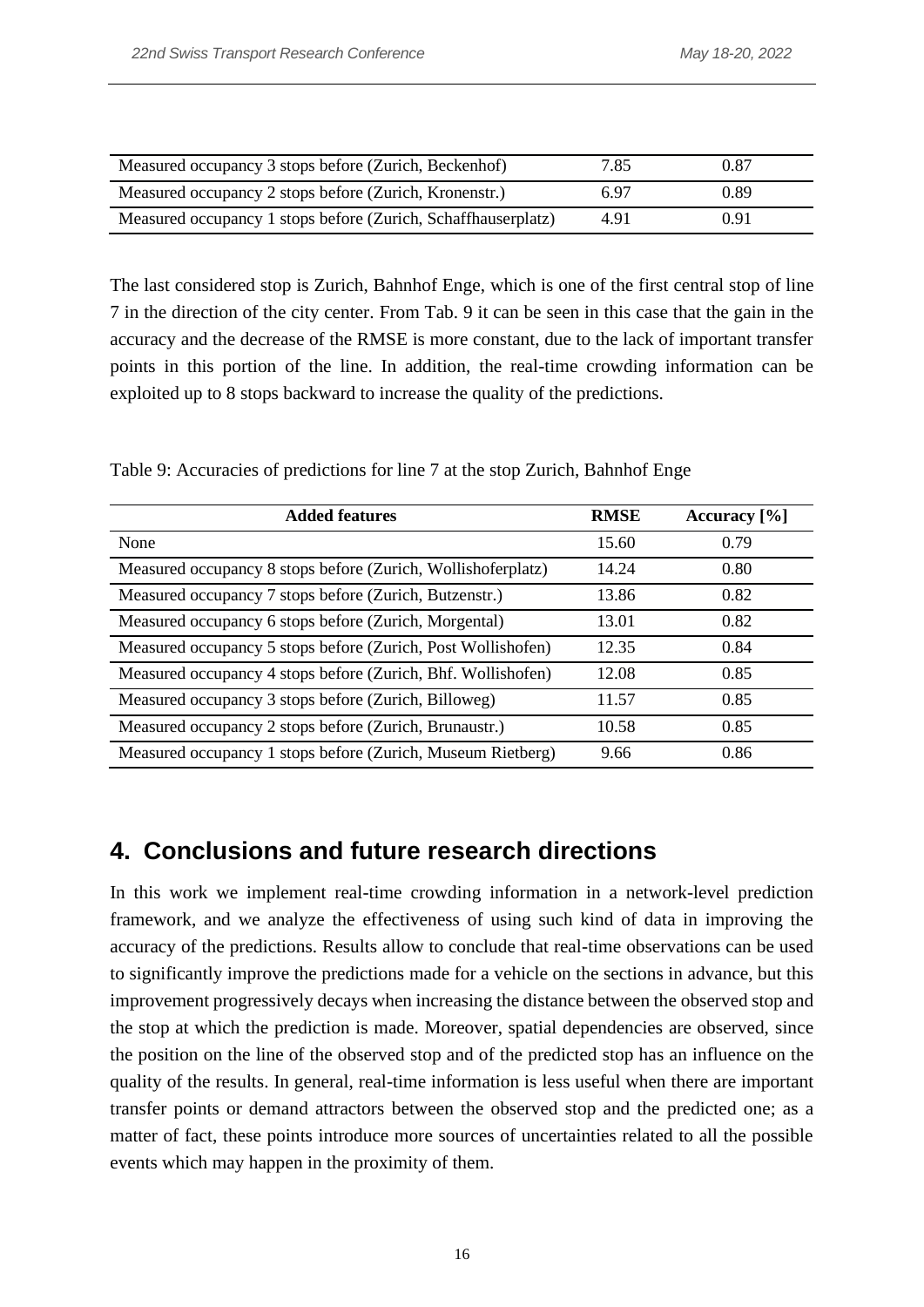We also find that predictions are not influenced by the past observations once the crowding level at a certain stop is observed. This memoryless property could be exploited in the future paving the way for including Markovian Chains or Markovian Fields in the prediction framework.

Further directions of the proposed approach include a specific investigation of the spatial relationships between neighbor stops, an investigation of the role crowding information related to past services can have on the quality of the predictions, a deeper modeling of the overlaps between lines and the study of other prediction models.

# **5. References**

- Baek, J., Sohn, K., 2016. Deep-Learning Architectures to Forecast Bus Ridership at the Stop and Stop-To-Stop Levels for Dense and Crowded Bus Networks. Applied Artificial Intelligence 30, 861–885. https://doi.org/10.1080/08839514.2016.1277291
- Buchel, B., Corman, F., 2022. What Do We Know When? Modeling Predictability of Transit Operations. IEEE Trans. Intell. Transport. Syst. 1–12. https://doi.org/10.1109/TITS.2022.3145243
- Ding, C., Wang, D., Ma, X., Li, H., 2016. Predicting Short-Term Subway Ridership and Prioritizing Its Influential Factors Using Gradient Boosting Decision Trees. Sustainability 8, 1100. https://doi.org/10.3390/su8111100
- Drabicki, A., Kucharski, R., Cats, O., 2022. Mitigating bus bunching with real-time crowding information. Transportation. https://doi.org/10.1007/s11116-022-10270-3
- Jamar, L., Buchel, B., Corman, F., 2020. A Network-Wide Approach to Predicting Urban Pub lic Transport Passenger Numbers at a Stop-to-Stop Level.
- Jenelius, E., 2019. Data-Driven Bus Crowding Prediction Based on Real-Time Passenger Counts and Vehicle Locations.
- Ke, G., Meng, Q., Finley, T., Wang, T., Chen, W., Ma, W., Ye, Q., Liu, T.-Y., 2017. LightGBM: A Highly Efficient Gradient Boosting Decision Tree. Curran Associates, Inc. 30.
- Marra, A.D., Sun, L., Corman, F., 2022. The impact of COVID-19 pandemic on public transport usage and route choice: Evidences from a long-term tracking study in urban area. Transport Policy 116, 258–268. https://doi.org/10.1016/j.tranpol.2021.12.009
- Ni, M., He, Q., Gao, J., 2016. Forecasting the Subway Passenger Flow Under Event Occurrences With Social Media. IEEE Trans. Intell. Transport. Syst. 1–10. https://doi.org/10.1109/TITS.2016.2611644
- Pereira, F.C., Rodrigues, F., Ben-Akiva, M., 2015. Using Data From the Web to Predict Public Transport Arrivals Under Special Events Scenarios. Journal of Intelligent Transportation Systems 19, 273–288. https://doi.org/10.1080/15472450.2013.868284
- Rodrigues, F., Borysov, S.S., Ribeiro, B., Pereira, F.C., 2017. A Bayesian Additive Model for Understanding Public Transport Usage in Special Events. IEEE Trans. Pattern Anal. Mach. Intell. 39, 2113–2126. https://doi.org/10.1109/TPAMI.2016.2635136
- Samaras, P., Fachantidis, A., Tsoumakas, G., Vlahavas, I., 2015. A prediction model of passenger demand using AVL and APC data from a bus fleet, in: Proceedings of the 19th Panhellenic Conference on Informatics. Presented at the PCI '15: 19th